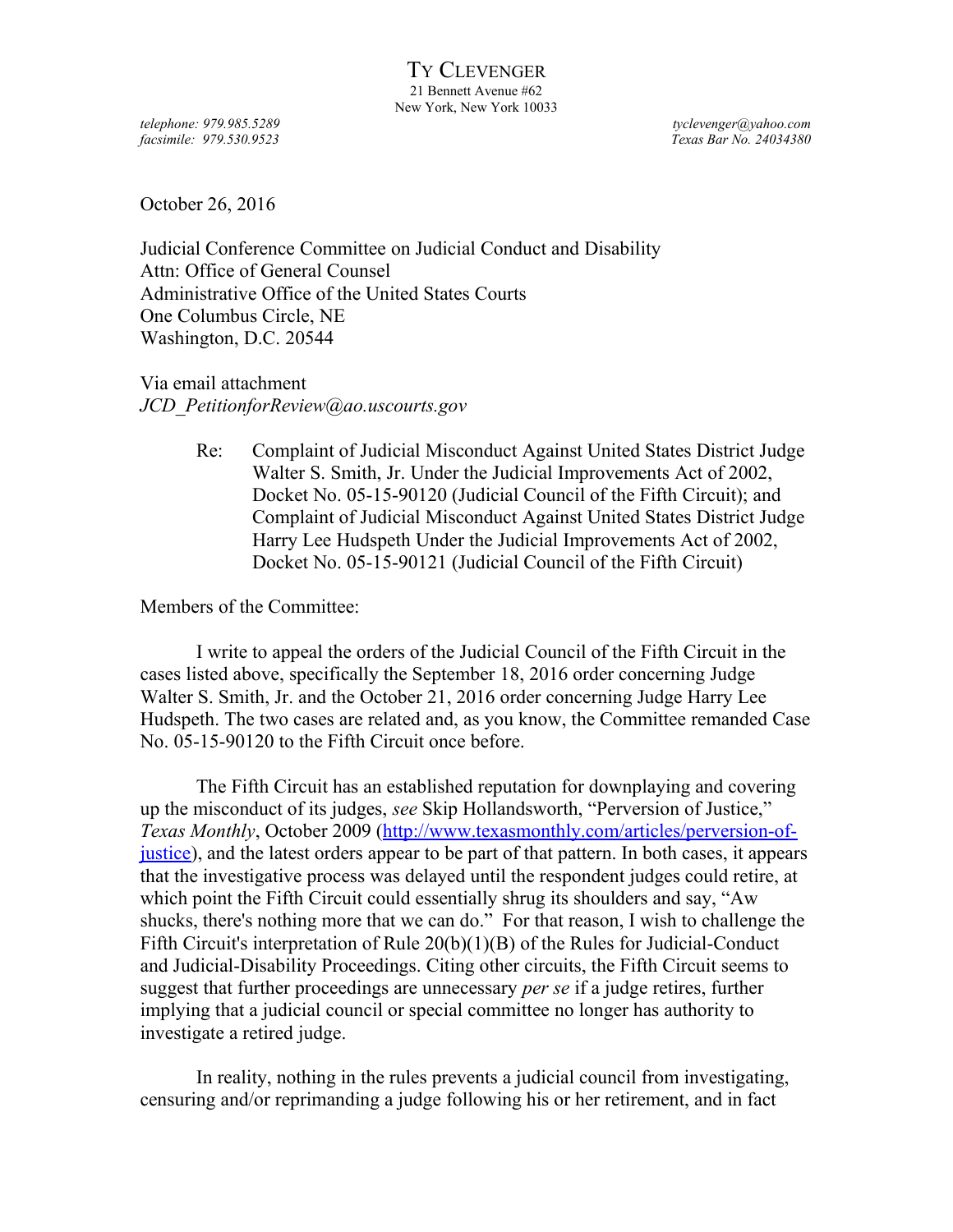censure or reprimand of a retired judge could still serve as "remedial action to ensure the effective and expeditious administration of the business of the courts..." *See* Rule  $20(b)(1)(D)$ . If judges knew that their misdeeds could ultimately be exposed regardless of how long they had previously escaped justice, that would serve as a rather strong deterrent against the sort of misconduct allegedly perpetrated by Judge Smith or Judge Hudspeth. Furthermore, and as explained below, nothing in the rules prevents a judicial council from making an impeachment referral after a judge has retired.

I would direct the Committee's attention to Rule 20(b)(2). Under the heading "Mandatory actions," the rule states that a "judicial council *must* refer a complaint to the Judicial Conference if the council determines that a circuit judge or district judge *may* have engaged in conduct that: (A) *might* constitute ground for impeachment; or (B) in the interest of justice, is not amenable to resolution by the judicial council." Rule 20(b)(2)(emphasis added). As explained in my original complaints against Judge Smith and Judge Hudspeth, each is accused of misconduct that is punishable as a felony under federal law. Not only "might" that "constitute ground for impeachment," 28 U.S. Code § 355(b)(2) strongly infers that felony crimes should be brought to the attention of the U.S. House of Representatives. And although the Fifth Circuit attaches great importance to its conclusion that Judge Smith had not sexually abused women in "many years," I should note that there is no limitations period for judicial misconduct. Likewise, it is worth noting that Congress and many state legislatures have eliminated the limitations period for sexually abusive crimes.

With respect to Judge Hudspeth, the Fifth Circuit claims that it abated his case while it was investigating the case against Judge Smith. There was, however, no reason for the abatement. The case against Judge Hudspeth was considerably simpler than the case against Judge Smith: either Judge Hudspeth was told about Judge Smith's alleged misconduct or he was not, and he either took appropriate action or he did not. Yet in its October 21, 2016 order, the Fifth Circuit expressed agnosticism about whether the allegations were true before washing its hands of the matter. For the reasons set forth above, the Fifth Circuit could have and should have completed its investigation and made appropriate findings.

Furthermore, the initial investigation of Judge Smith was completed in October of 2015 and the initial order was released on December 4, 2015. Judge Hudspeth was allowed to retire quietly the following month, creating the appearance that the Fifth Circuit abated his case in order to give him a chance to retire and save face.

In both cases, the Fifth Circuit opined that impeachment referrals were unwarranted, but its bare bones findings do not allow the Committee (or the House of Representatives) to evaluate that conclusion. In footnotes to both orders, the Fifth Circuit wrote, "The Council further finds that the likelihood that [Judge Smith or Judge Hudspeth] will attain public office in the future is minimal, certainly not such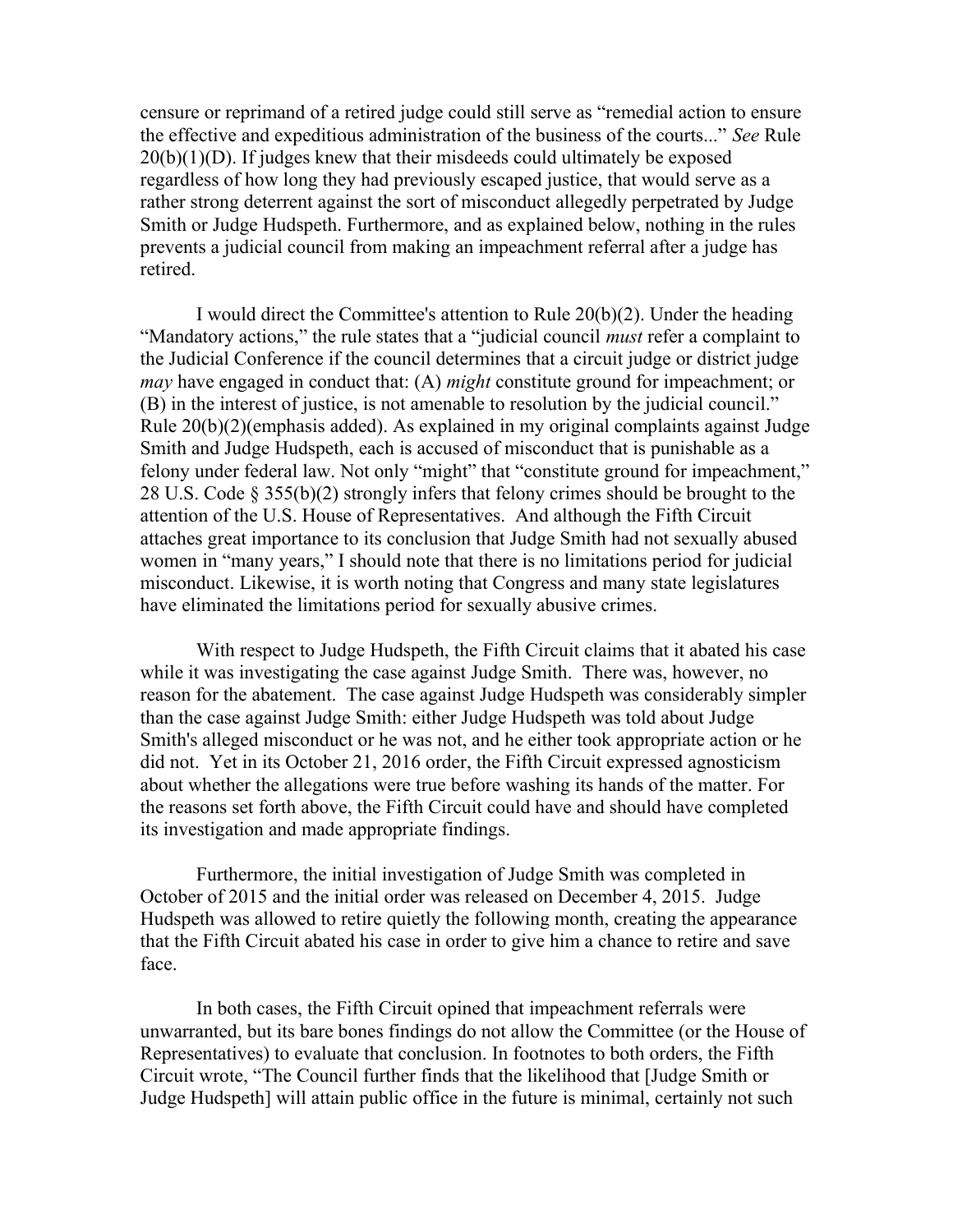as would warrant the significant additional expenditure and drain on judicial and Congressional resources that completing this proceeding and attempting impeachment would entail." Those footnotes seemingly ignore the second footnote to the Committee's July 8, 2016 Memorandum in Case No. 05-15-90120, namely the reference to the case of Judge Mark E. Fuller. In that case, the Committee recommended his impeachment even though he had already resigned and even though there was virtually no chance that he would "attain public office in the future."

In the case of Judge Fuller, the Committee implicitly ruled in favor of  $(1)$ transparency and (2) the notion that Congress should decide whether impeachment was warranted, not the judiciary. I urge the Committee to make those holdings explicit rather than implicit, for the benefit of both the judiciary and the public at large. Otherwise, the public may reasonably assume that the Fifth Circuit will keep on downplaying judicial misconduct. Additionally, the Fifth Circuit should be directed to forward its investigative files to the Committee so the Committee can reach its own conclusions. The Committee already remanded Case No. 05-15-90120 back to the Fifth Circuit for additional findings, as noted above, yet the Fifth Circuit did not produce most of the additional findings as directed by the Committee.

For example, the Committee directed the Fifth Circuit to make further findings about Judge Smith's attempts to deceive investigators, but the Fifth Circuit shrugged that off with the following sentence: "The first order also indicated that there were misrepresentations by Judge Smith that extended the proceeding, but that did not affect its outcome." That was the *entire* response to the Committee's direction to make further findings, *i.e.*, the Fifth Circuit simply refused to make further findings. In fact, the Fifth Circuit's September 28, 2016 order is downright deceptive. Consider the following sentence: "As noted in the first Judicial Council order, there is evidence that there were other incidents involving Judge Smith similar to the incident that was the focus of the complaint." In reality, the first order said *absolutely nothing* about other incidents, and that is why (1) I appealed the first order and (2) the Committee remanded the case.

At every stage, it seems that the Fifth Circuit was more interested in managing appearances than protecting judicial integrity, thus I cannot have confidence in the Fifth Circuit's handling of the complaints against Judge Smith and Judge Hudspeth. On the contrary, it appears that the Fifth Circuit is still determined to minimize and downplay any misconduct by its judges.

Finally, I must address the Fifth Circuit's conclusion in both cases that impeachment would not affect a judge's retirement annuity. I am inclined to agree with that conclusion. Nonetheless, the Committee has not previously addressed the question (as far as I can determine), and even if the Committee agrees with the Fifth Circuit, the Committee may wish to flag the issue for Congressional consideration. One can make a strong case that a judge who committed crimes in office should not be drawing a six-figure retirement.